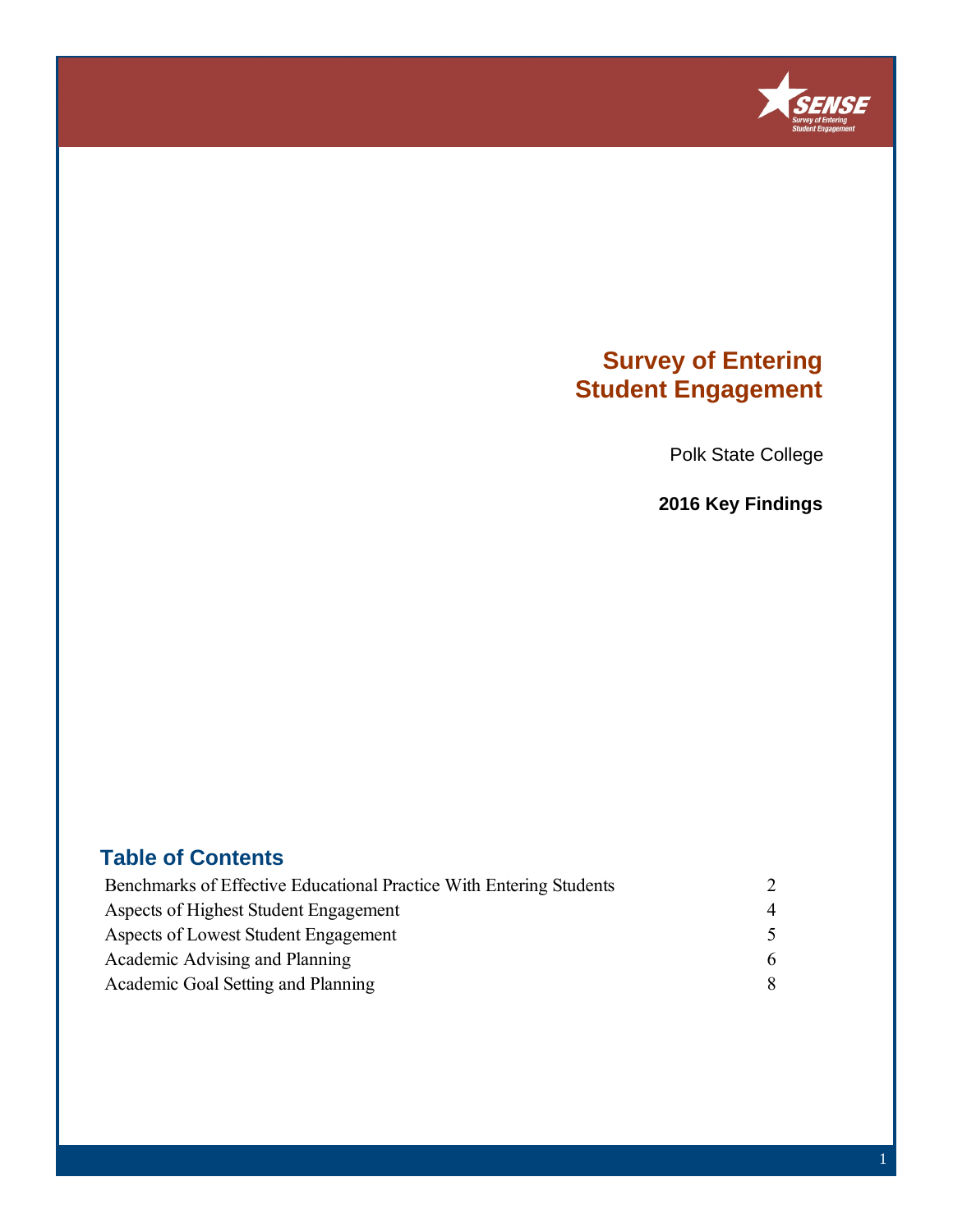

## Benchmarks of Effective Educational Practice With Entering Students

## SENSE Benchmarks

#### ★ **Early Connections**

When students describe their early college experiences, they typically reflect on occasions when they felt discouraged or thought about dropping out. Their reasons for persisting almost always include one common element: a strong, early connection to someone at the college.

#### ★ **High Expectations and Aspirations**

Nearly all students arrive at their community colleges intending to succeed and believing that they have the motivation to do so. When entering students perceive clear, high expectations from college staff and faculty, they are more likely to understand what it takes to be successful and adopt behaviors that lead to achievement. Students then often rise to meet expectations, making it more likely that they will attain their goals. Often, students' aspirations also climb, and they seek more advanced credentials than they originally envisioned.

#### ★ **Clear Academic Plan and Pathway**

When a student, with knowledgeable assistance, creates a road map—one that shows where he or she is headed, what academic path to follow, and how long it will take to reach the end goal—that student has a critical tool for staying on track. Students are more likely to persist if they not only are advised about what courses to take, but also are helped to set academic goals and to create a plan for achieving them.

Continued on Page 3

The Survey of Entering Student Engagement (*SENSE* ) benchmarks are groups of conceptually related survey items that address key areas of entering student engagement. The six benchmarks denote areas that educational research has shown to be important to entering students' college experiences and educational outcomes; thus, they provide colleges with a useful starting point for looking at institutional results.

Ideally, colleges engage entering students in all six benchmark areas, beginning with a student's first contact with the institution and continuing through completion of the first three weeks of the initial academic term. This time is decisive because current research indicates that helping students succeed through the first academic term can dramatically improve subsequent success, including completing courses and earning certificates and degrees.

While many student behaviors and institutional practices measured by the benchmarks can and should continue throughout students' college careers, the *SENSE* items and the resulting data focus on this critical entering student timeframe.

*SENSE* benchmark scores are computed by averaging the scores on survey items composing the benchmarks. Benchmark scores are standardized to have a mean of 50 and standard deviation of 25 across all entering student respondents.



Notes: Benchmark scores are standardized to have a mean of 50 and a standard deviation of 25 across all respondents. For

further information about how benchmarks are computed, please visit **www.cccse.org**.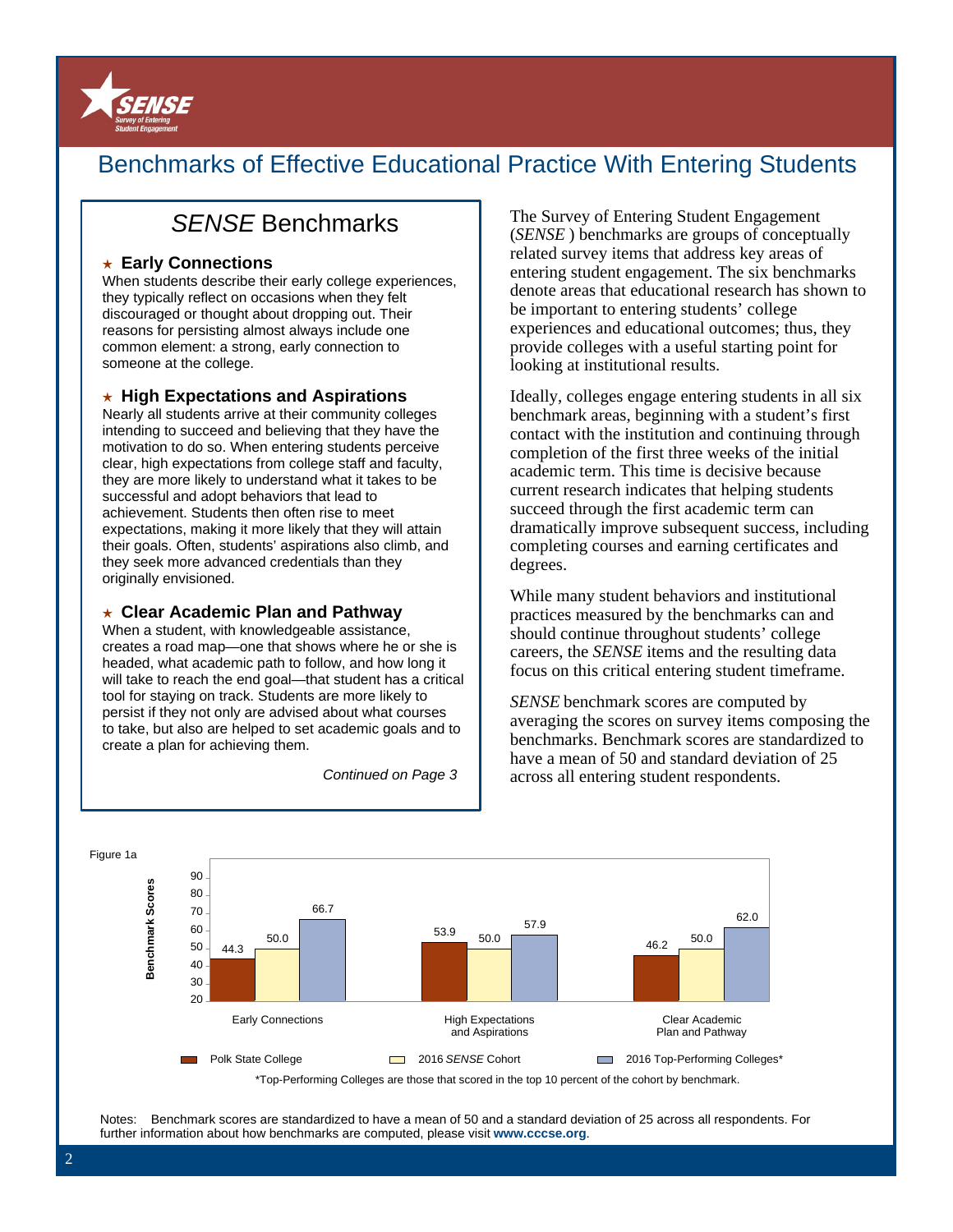

## Benchmarks of Effective Educational Practice With Entering Students

The standardized benchmark scores allow colleges to gauge and monitor their performance in areas of entering student engagement. In addition, participating colleges have the opportunity to make appropriate and useful comparisons between their performance and that of groups of other colleges.

Performing as well as the national average or a peer-group average may be a reasonable initial aspiration, but it is important to recognize that these averages are sometimes unacceptably low. Aspiring to match and then exceed high-performance targets is the stronger strategy.

Community colleges can differ dramatically on such factors as size, location, resources, enrollment patterns, and student characteristics. It is important to take these differences into account when interpreting benchmark scores—especially when making institutional comparisons. The Center for Community College Student Engagement has adopted the policy "Responsible Uses of *CCSSE* and *SENSE* Data," available at **www.cccse.org**.

*SENSE* uses a three-year cohort of participating colleges in all core survey analyses. The current cohort is referred to as the 2016 *SENSE* Cohort (2014-2016) throughout all reports.

## SENSE Benchmarks

Continued from Page 2

★ **Effective Track to College Readiness** 

Nationally, more than six in 10 entering community college students are underprepared for college-level work. Thus, significant improvements in student success will hinge upon effective assessment, placement of students into appropriate courses, and implementation of effective strategies to ensure that students build academic skills and receive needed support.

#### ★ **Engaged Learning**

Instructional approaches that foster engaged learning are critical for student success. Because most community college students attend college part-time, and most also must find ways to balance their studies with work and family responsibilities, the most effective learning experiences will be those the college intentionally designs.

#### ★ **Academic and Social Support Network**

Students benefit from having a personal network that enables them to obtain information about college services, along with the academic and social support critical to student success. Because entering students often don't know what they don't know, colleges must purposefully create those networks.

For further information about SENSE benchmarks, please visit **www.cccse.org**.



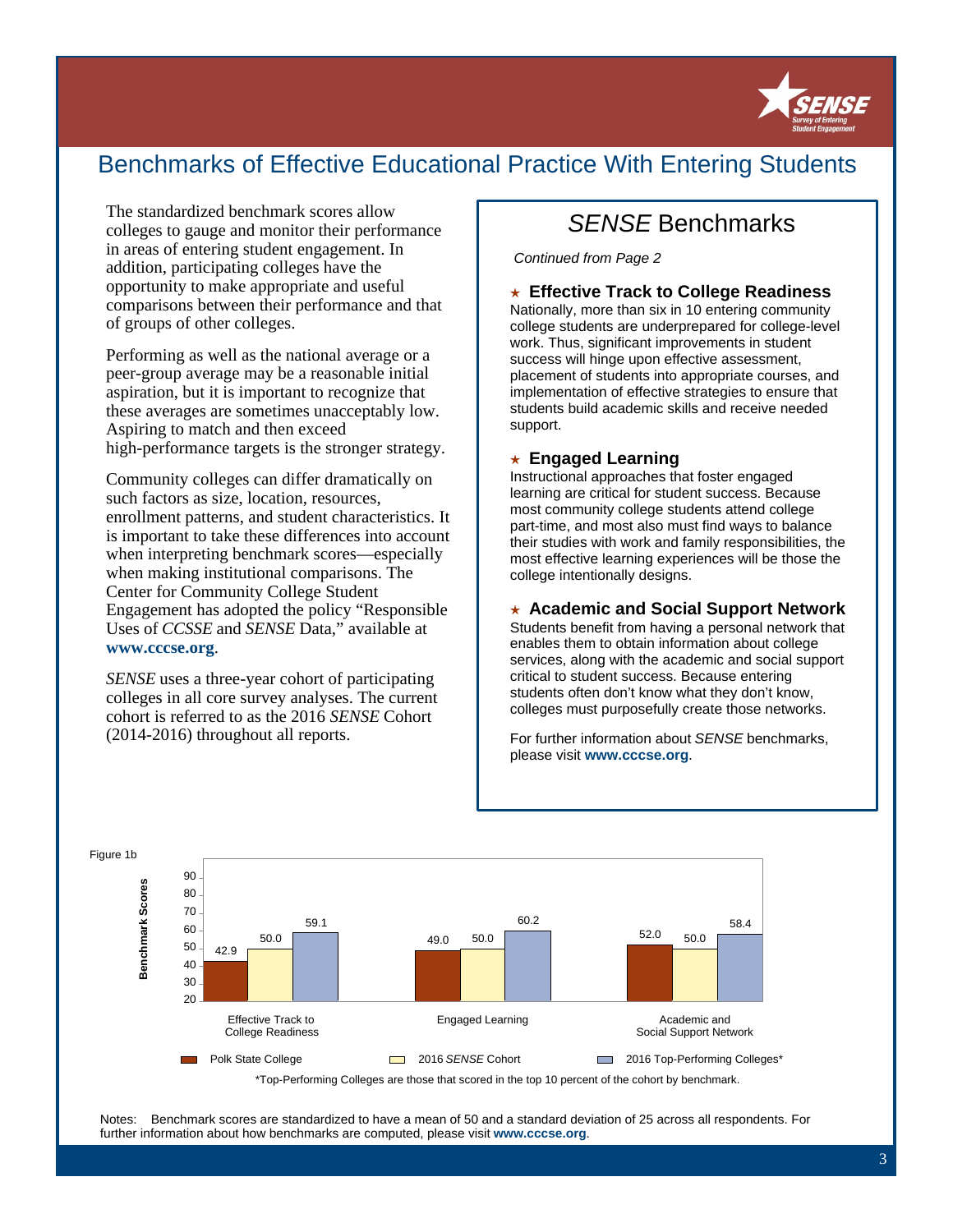

# Aspects of Highest Student Engagement

Benchmark scores provide a manageable starting point for reviewing and understanding *SENSE* data. One way to dig more deeply into the benchmark scores is to analyze those items that contribute to the overall benchmark score. This section features the five items across all benchmarks (excluding those for which means are not calculated) on which the college scored most favorably and the five items on which the college scored least favorably relative to the 2016 *SENSE* Cohort.

The items highlighted on pages 4 and 5 reflect the largest differences in mean scores between the institution and the 2016 *SENSE* Cohort. While examining these data, keep in mind that the selected items may not be those that are most closely aligned with the college's goals; thus, it is important to review all institutional reports on the *SENSE* online reporting system at **www.cccse.org**.

Figure 2 displays the aggregated frequencies for the items on which the college performed most favorably relative to the 2016 *SENSE* Cohort. For instance, 94.0% of Polk State College students, compared with 91.4% of other students in the cohort, responded *at least once* on Item 19a. It is important to note that some colleges' highest scores might be lower than the cohort mean.



| <b>Benchmark</b>                         | <b>Item</b><br><b>Number</b> | <b>Item</b>                                                                              |
|------------------------------------------|------------------------------|------------------------------------------------------------------------------------------|
| Engaged Learning                         | 19a                          | Frequency: Asked questions in class or contributed to class discussions                  |
| Engaged Learning                         | 19 <sub>b</sub>              | Frequency: Prepared at least two drafts of a paper or assignment before<br>turning it in |
| <b>High Expectations and Aspirations</b> | 19 <sub>c</sub>              | Frequency: Turned in an assignment late                                                  |
| Engaged Learning                         | 19e                          | Frequency: Participated in supplemental instruction                                      |
| Engaged Learning                         | 20d <sub>2</sub>             | Frequency: Used face-to-face tutoring                                                    |

#### Notes:

For Item(s) 19, except 19c, 19d, 19f, and 19s, once, two or three times, and four or more times responses are combined. For Item(s) 19c, d, f, and s, responses have been reversed. The frequency displayed is the percentage of students who report never For Item(s) 20, once, two or three times, and four or more times responses are combined.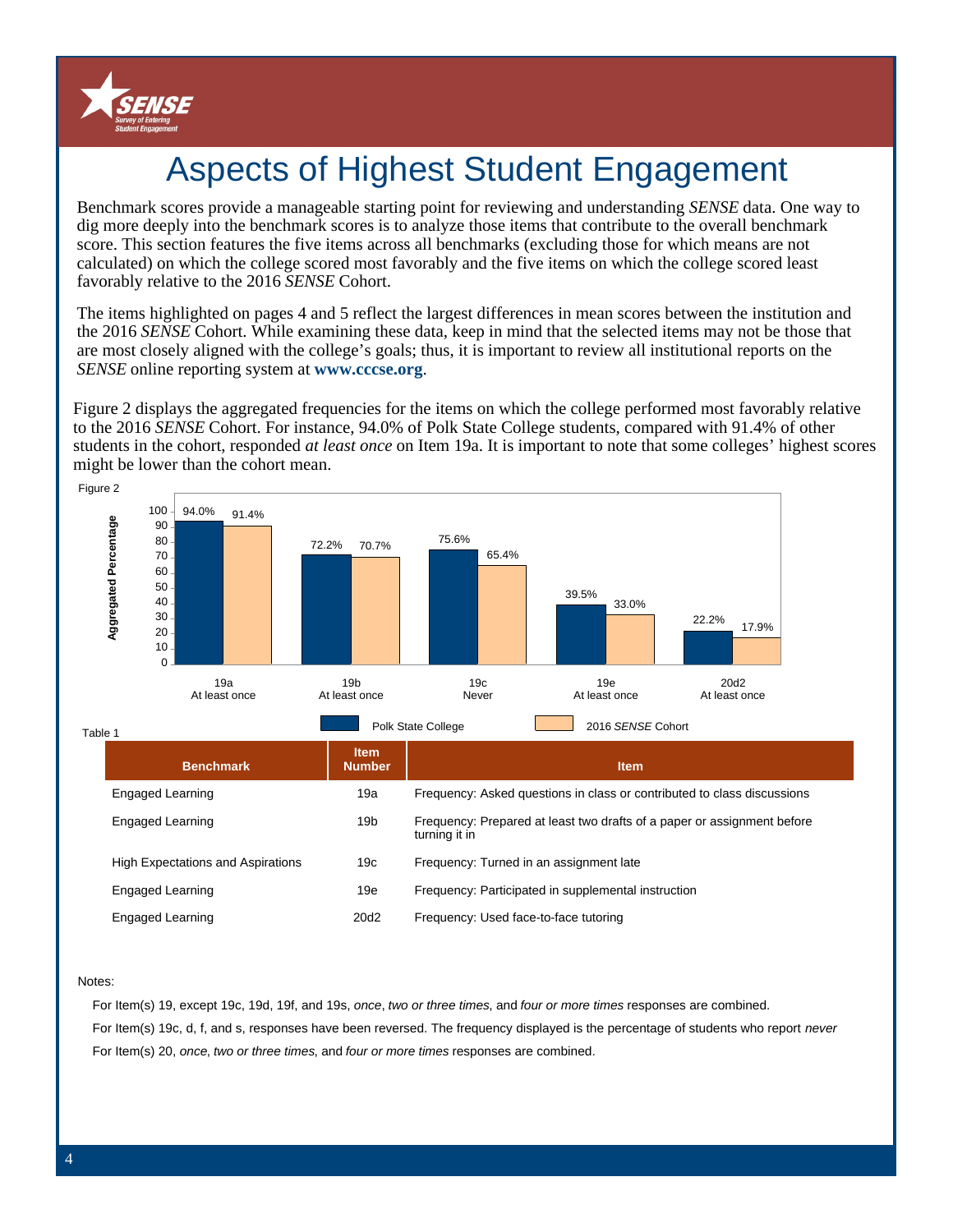

## Aspects of Lowest Student Engagement

Figure 3 displays the aggregated frequencies for the items on which the college performed least favorably relative to the 2016 *SENSE* Cohort. For instance, 57.2% of Polk State College students, compared with 64.9% of other students in the cohort, responded *strongly agree* or *agree* on Item 18e. It is important to note that some colleges' lowest scores might be higher than the cohort mean.



Table 2

| <b>Benchmark</b>                | <b>Item</b><br><b>Number</b> | <b>Item</b>                                                                                       |
|---------------------------------|------------------------------|---------------------------------------------------------------------------------------------------|
| Clear Academic Plan and Pathway | 18e                          | An advisor helped me to select a course of study, program, or major                               |
| Clear Academic Plan and Pathway | 18 <sub>g</sub>              | An advisor helped me to identify the courses I needed to take during my first<br>semester/quarter |
| Engaged Learning                | 19k                          | Frequency: Used an electronic tool to communicate with another student<br>about coursework        |
| Engaged Learning                | 20f <sub>2</sub>             | Frequency: Used writing, math, or other skill lab                                                 |
| Engaged Learning                | 20 <sub>h2</sub>             | Frequency: Used computer lab                                                                      |

#### Notes:

For Item(s) 18, strongly agree and agree responses are combined.

For Item(s) 19, except 19c, 19d, 19f, and 19s, once, two or three times, and four or more times responses are combined.

For Item(s) 20, once, two or three times, and four or more times responses are combined.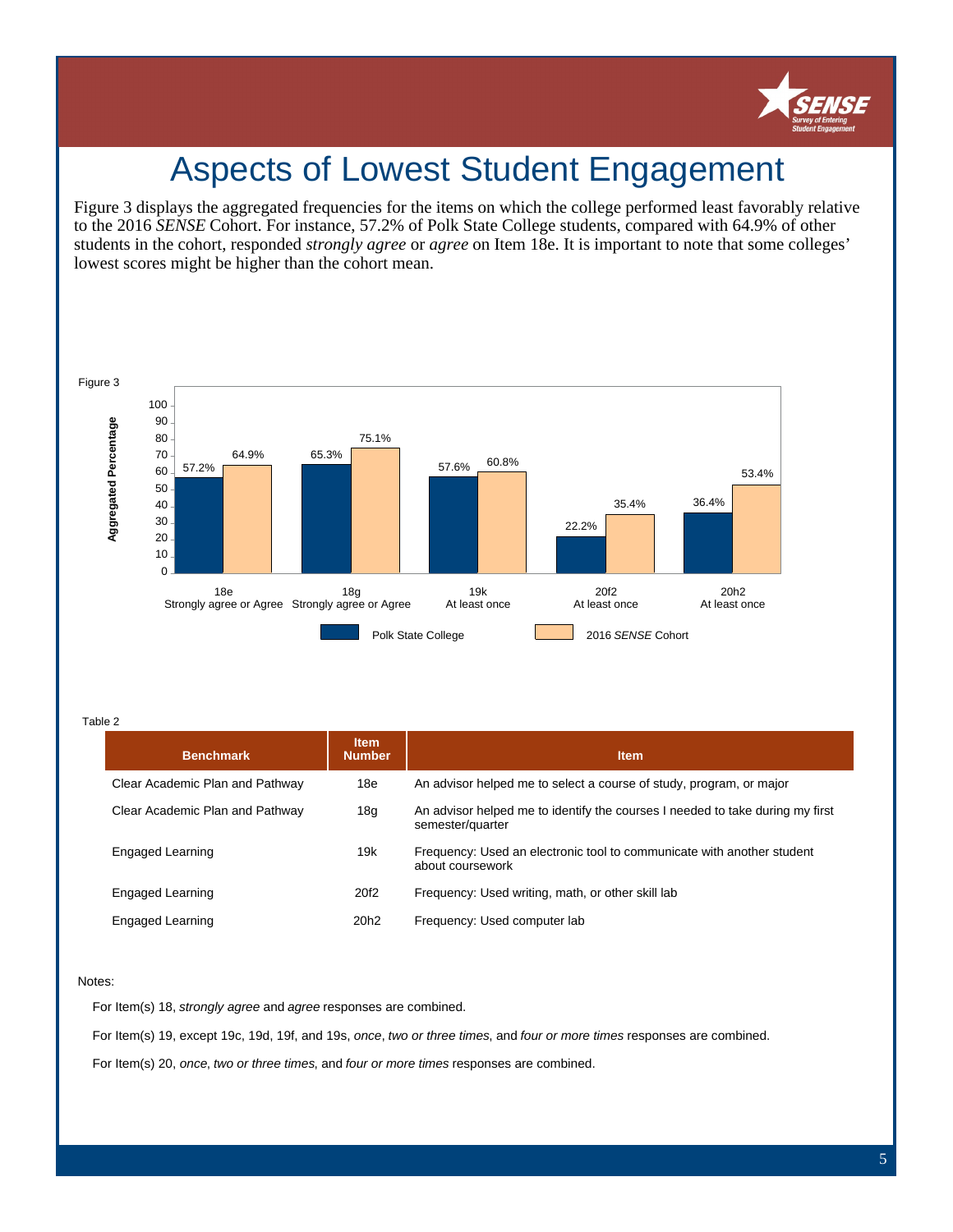

# Academic Advising and Planning

*SENSE* special-focus modules allow participating colleges and researchers to delve more deeply into areas of early student experience and institutional practices that are related to entering student success. The bar charts across pages 6 and 7 display frequency results for five items from the Academic Advising and Planning (AA&P) module, several of which focus on a student's first advising session. Figure 4 focuses on whether or not students were required to meet with an advisor prior to registering for classes, and Figures 5 and 6 focus on how long the first advising session lasted and if the advisor communicated information regarding academic support services. Figure 7 asks students whether their perception of how long it would take to complete their goals changed after meeting with an advisor, while Figure 8 asks if during their first advising session students discussed when their next advising appointment would be. To access complete frequency reports, please visit the *SENSE* online reporting system via **www.cccse.org**.

Figure 4: Were you required to meet (in person or online) with an academic advisor prior to registering for classes your first academic term at this college?



<sup>2016</sup> AA&P Respondents (N=33,210)



**Percentage**

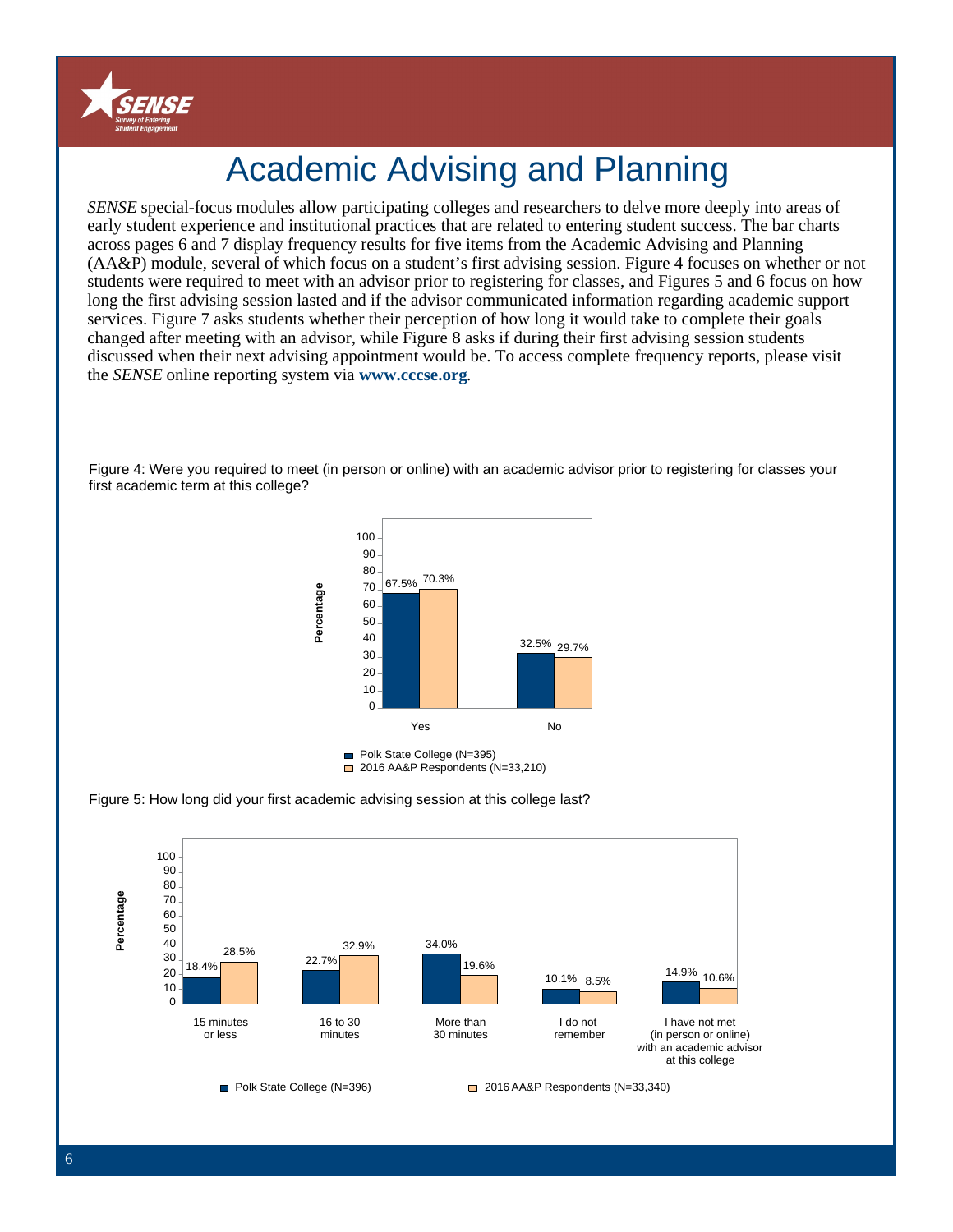



Figure 6: At this college, an academic advisor has provided me with information about academic support services (tutoring services, writing center, math skill lab, etc.).

Figure 7: After first meeting (in person or online) with an academic advisor at this college, my understanding of how long it would take to complete my academic goals…



Figure 8: During your first meeting (in person or online) with an academic advisor at this college, he or she discussed when your next advising session should be.